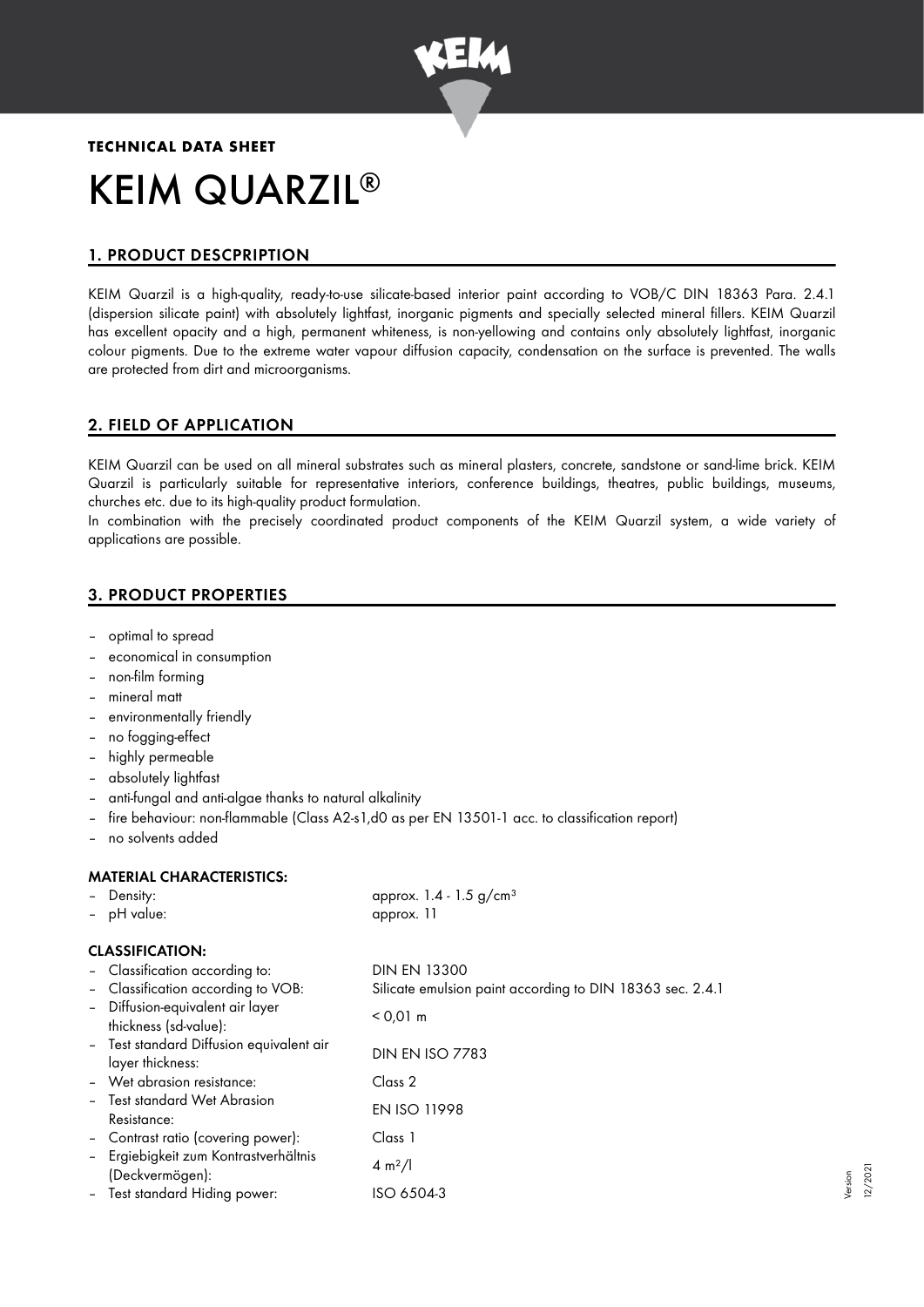## **TECHNICAL DATA SHEET – KEIM QUARZIL®**

| - Gloss level at $85^\circ$ :          | dull matt      |
|----------------------------------------|----------------|
| - Test standard Gloss level:           | ISO 2813       |
| - Maximum particle size:               | fine           |
| - Test standard Maximum particle size: | <b>EN 1524</b> |
|                                        |                |

#### COLOUR SHADES:

White and colour shades only with purely mineral, light-resistant pigments. Not available in solid colours. For coloured coats, always use material from one batch only. Tint exclusively with KEIM colour concentrates.

# 4. APPLICATION INSTRUCTIONS

#### SUBSTRATE PREPARATION:

The substrate must be sound, solid, dry, clean and free from dust and grease. Old, film-forming coatings that hinder vapour diffusion or are not load-bearing should be removed with KEIM Dispersion Remover or with mechanical methods. Pre-treatment with KEIM Soliprim is necessary for gypsum or gypsum-containing substrates.

#### APPLICATION CONDITIONS:

Ambient and substrate temperature during application and drying must be ≥ 5 °C.

#### PREPARATION OF MATERIAL:

Stir up KEIM Quarzil thoroughly before application.

#### APPLICATION:

KEIM Quarzil can be painted, rolled or airless sprayed (nozzle  $\geq 435$ ).

Primer coat: Apply KEIM Quarzil undiluted or diluted with max. 20 % of Spezial-Fixativ or KEIM Fixativ. Brush application is recommended for the base coats.

For levelling differences in structure or for equalising different absorbencies and/or for slurring small hairline cracks, KEIM Quarzil-Grob is used as a primer coat.

Final coat: Apply KEIM Quarzil undiluted.

A three-coat application is recommended in case of strong structural differences and/or many hairline cracks:

Primer coat: KEIM Quarzil-Grob, diluted with max. 20 % with KEIM Spezial-Fixativ or KEIM Fixativ.

Intermediate coat: KEIM Quarzil or KEIM Quarzil-Grob, diluted with max. 20 % with KEIM Spezial-Fixativ or KEIM Fixativ. Final coat: Apply KEIM Quarzil undiluted.

#### DRYING TIME:

Can be overcoated after 12 hours at the earliest (at 23°C and 50% RH). At higher relative humidity, layer thicknesses and/ or lower temperatures, drying is delayed accordingly.

#### CONSUMPTION:

approx. 0,175 kg/m² for a single coating.

These material consumption values are guide values for smooth substrates. Exact consumption values must be determined by means of test areas.

#### CLEANING OF TOOLS:

Clean immediately with water.

## 5. PACKAGING

| <b>Container content</b> | Unit of measure | Quantity on pallet | Type of container |
|--------------------------|-----------------|--------------------|-------------------|
| 25                       | κg              | 24                 | bucket            |
|                          | κg              |                    | bucket            |
| 25                       | κg              | 80                 | bucket            |